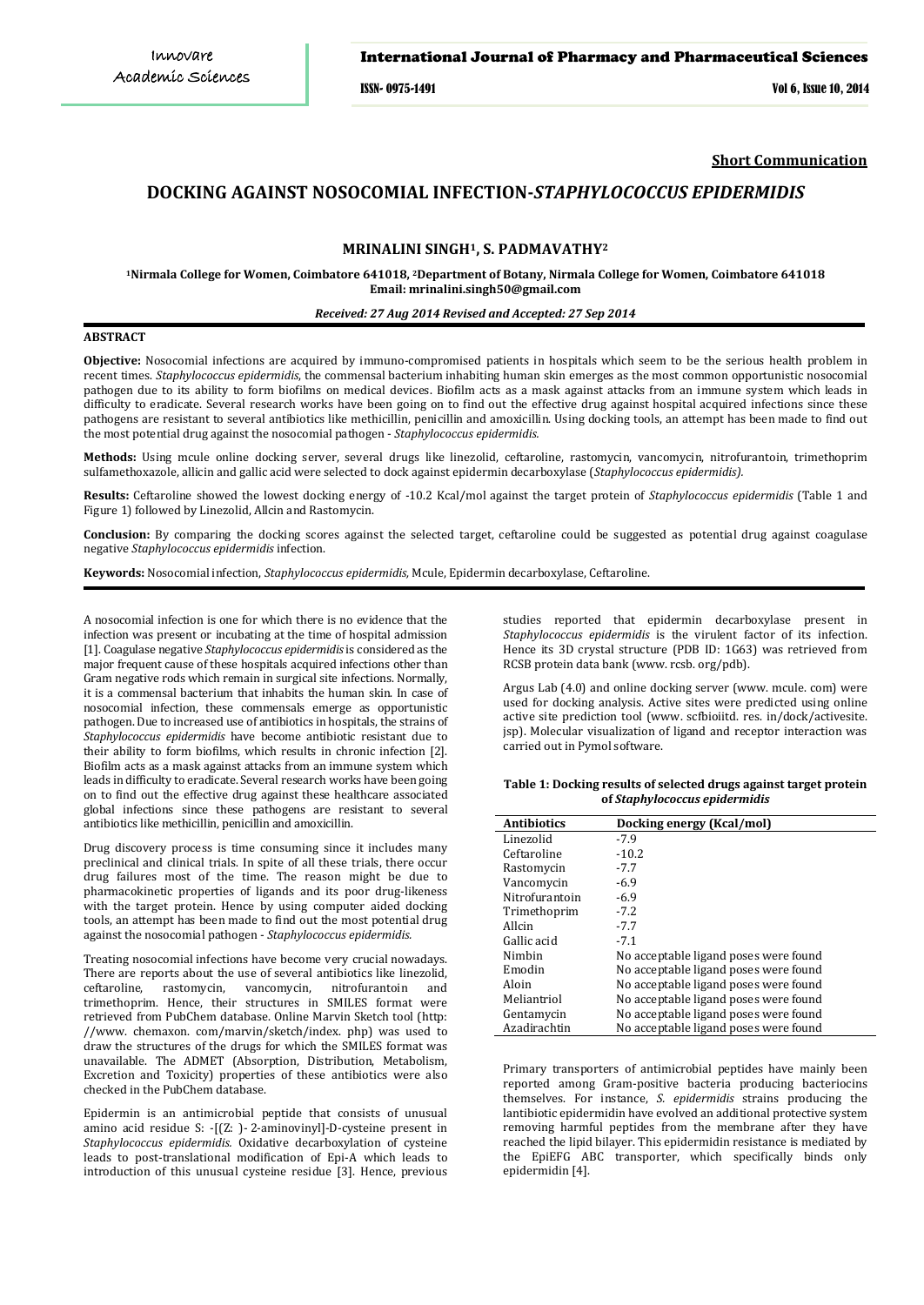

**SEA** 

**Fig. 1: Molecular interaction of target protein PDB ID: 1G63 with above antimicrobials**

Ceftaroline showed the lowest docking energy of -10.2 Kcal/mol against the target protein of *Staphylococcus epidermidis* (Table 1 and Figure 1) followed by Linezolid, Allcin and Rastomycin.

*In silico* docking analysis revealed the comparative potentiality of antibiotics and phytochemicals as a promising source against nosocomial infections caused by *Staphylococcus epidermidis*. Out of seven phytochemicals and seven antibiotics screened, two phytochemicals and five antibiotics showed effective binding to the target proteins. Lower the docking score, higher is the binding affinity [5]. The results are effective not only for the pose construction and pose selection but also for virtual screening [5]. All the ligand molecules successfully passed the Lipinski filter, which shows its drug-likeliness.

The results of *in silico* docking study clearly revealed that Ceftaroline is the most potential antibiotic showing very strong interaction with epidermin target proteins as evident by its least binding energy compared to other tested ligands. Even the phytochemicals are

promising resource which deserves further research in order to combat dreadful human diseases either singly or in combination with the commercial antibiotics.

Thus, the computer aided method plays a rapid and significant screening approach of drug discovery by selecting the lead molecules with good pharmacological and druggish properties in order to bind effectively with target protein.

## **ACKNOWLEDGEMENT**

We are thankful to the authorities of Nirmala College for Women, Coimbatore, Tamil Nadu for providing necessary facilities. The first author is sincerely grateful to University Grants Commission, Government of India for providing the award of Junior Research Fellowship in Science to pursue the research work.

#### **CONFLICT OF INTEREST**

We hereby declare that there is no conflict of interest.